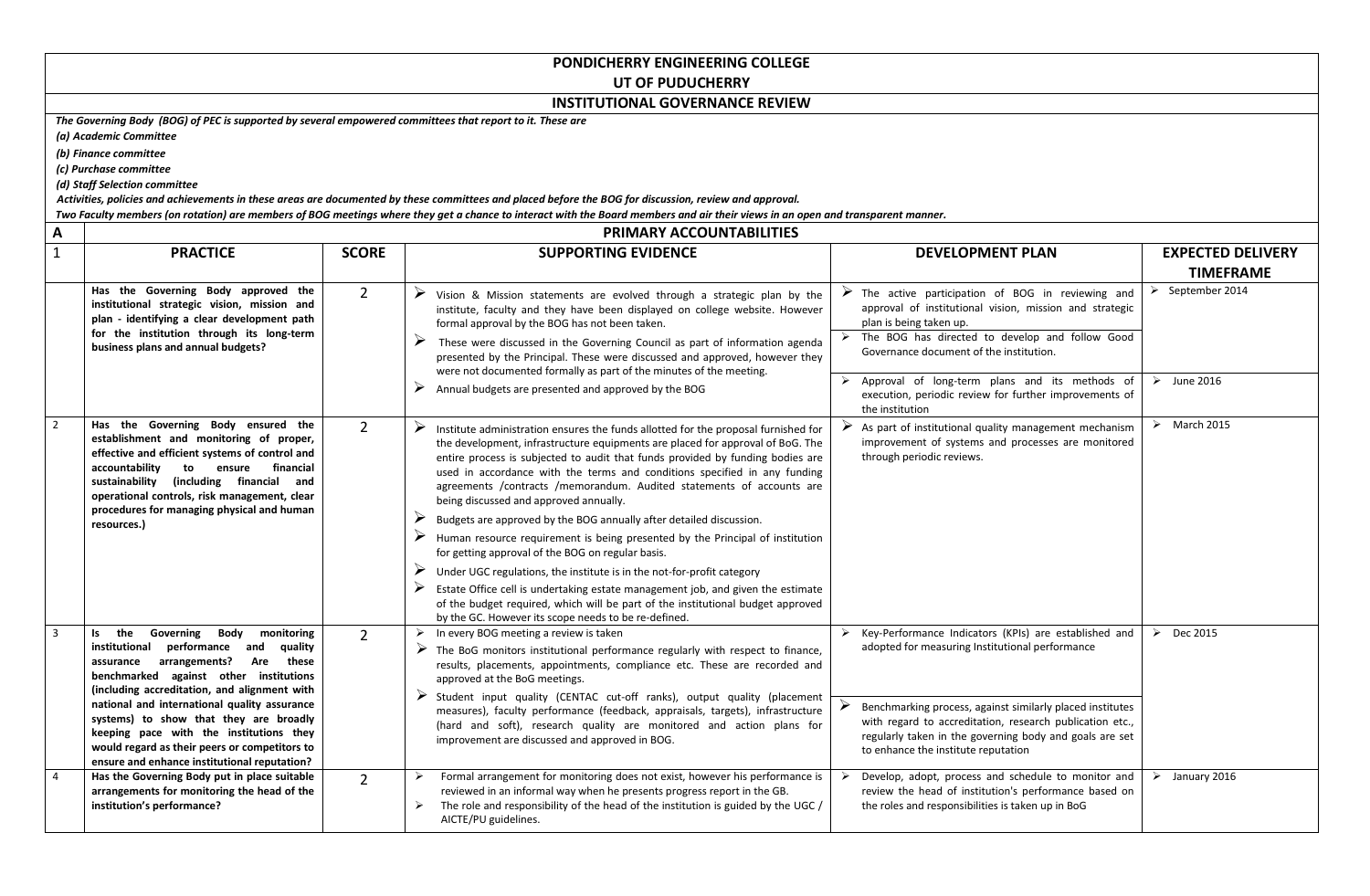| <b>OPENNESS AND TRANSPARENCY IN THE OPERATION OF GOVERNING BODIES</b> |              |                                                                         |                                                                        |                  |  |
|-----------------------------------------------------------------------|--------------|-------------------------------------------------------------------------|------------------------------------------------------------------------|------------------|--|
| <b>PRACTICE</b>                                                       | <b>SCORE</b> | <b>SUPPORTING EVIDENCE</b>                                              | <b>DEVELOPMENT PLAN</b>                                                | <b>EXPECTED</b>  |  |
|                                                                       |              |                                                                         |                                                                        | <b>DELIVERY</b>  |  |
|                                                                       |              |                                                                         |                                                                        | <b>TIMEFRAME</b> |  |
| Does the Governing Body publish an annual report                      |              | Annual report is presented and discussed in the General Body,           | Steps are taken to publish Annual Report on Institutional              | June 2015        |  |
| on institutional performance?                                         |              | however it is not being published so far.                               | Performance<br>covering strategic performance,<br>academic             |                  |  |
|                                                                       |              |                                                                         | performance, financial performance, faculty and staff training etc.    |                  |  |
| Does the Governing Body maintain, and publicly                        |              | PEC is an grant-in-aid institution running within the guidelines of UGC | A proposal for maintaining a register of interests will be taken up in | July 2015        |  |
| disclose, a register of interests of members of its                   |              | and AICTE. The BOG composition is guided by these bodies.               | the next BOG meeting for discussion and approval.                      |                  |  |
| governing body?                                                       |              | A need for a separate register of interests of its BOG members has not  |                                                                        |                  |  |
|                                                                       |              | been felt so far and hence register of interest has not been            |                                                                        |                  |  |
|                                                                       |              | maintained.                                                             |                                                                        |                  |  |
| Is the Governing Body conducted in an open a                          |              | BOG is conducted in an open manner, however major initiatives           | BOG meeting minutes are published in the college website.              | September 2014   |  |
| manner, and does it provide as much information                       |              | planned will be discussed in the College Council Meeting at college     |                                                                        |                  |  |
| as possible to students, faculty, the general public                  |              | level before they are taken to the BOG. All discussions are minuted.    |                                                                        |                  |  |
| and potential employers on all aspects of                             |              | The minutes are available in the Principal's office.                    |                                                                        |                  |  |
| activity related to<br>academic.<br>institutional                     |              |                                                                         |                                                                        |                  |  |
| performance, finance and management?                                  |              |                                                                         |                                                                        |                  |  |

| $\mathsf{C}$   | <b>KEY ATTRIBUTES OF GOVERNING BODIES</b>             |                |                                                                           |                                                                        |                           |  |
|----------------|-------------------------------------------------------|----------------|---------------------------------------------------------------------------|------------------------------------------------------------------------|---------------------------|--|
|                | <b>PRACTICE</b>                                       | <b>SCORE</b>   | <b>SUPPORTING EVIDENCE</b>                                                | <b>DEVELOPMENT PLAN</b>                                                | <b>EXPECTED</b>           |  |
|                |                                                       |                |                                                                           |                                                                        | <b>DELIVERY</b>           |  |
|                |                                                       |                |                                                                           |                                                                        | <b>TIMEFRAME</b>          |  |
|                | Are the size, skills, competences and experiences     | $\overline{2}$ | BOG of the institute has been constituted as per the norms of AICTE.      | The composition of the GB is reviewed periodically vis-à-vis the       | Periodically reviewed     |  |
|                | of the Governing Body, such that it is able to carry  |                | The composition of the BOG fits the responsibilities it is expected to    | expectations and changes made as appropriate. Proposal to have         | (Once in a Year)          |  |
|                | out its primary accountabilities effectively and      |                | discharge. There is a very good mix of experience, age, rank and          | student member on the Governing Council as a co-opted                  |                           |  |
|                | efficiently, and ensure the confidence of its         |                | competence in the BOG.                                                    | member/invitee will be placed before the BOG.                          |                           |  |
|                | stakeholders and constituents?                        |                |                                                                           |                                                                        |                           |  |
| $\overline{2}$ | Are the recruitment processes and procedures for      | $\overline{2}$ | BOG has been constituted as per the guidelines of statutory and           | Already the procedure is in place.                                     | Board composition is      |  |
|                | governing body members rigorous and transparent?      |                | regulating bodies. All recruitment is placed before Governing body,       |                                                                        | revived every three years |  |
|                |                                                       |                | discussed, approved and minuted.                                          |                                                                        |                           |  |
| $\overline{3}$ | Does the Governing Body have actively involved        | 2              | The independent members are external and independent of the               | The autonomous status attained will bring more academic and            |                           |  |
|                | independent members and is the institution            |                | institution. Independent members are proactive and have made many         | administrative freedom. Institutional Governance document (based       |                           |  |
|                | free from direct political interference to ensure     |                | suggestions for improvement that have been implemented by the             | on Bye-laws of Institution) under preparation will bring out the roles |                           |  |
|                | academic freedom and focus on long term               |                | institution, which is evidenced from the minutes of the meeting.          | and responsibilities of BoG members.                                   |                           |  |
|                | educational objectives?                               |                | The institution is free from any political interference as far as day-to- |                                                                        |                           |  |
|                |                                                       |                | day operations are concerned; however political decisions regarding       |                                                                        |                           |  |
|                |                                                       |                | reservation quotas in student admission, faculty recruitment and,         |                                                                        |                           |  |
|                |                                                       |                | tuition fee may affect attainment of long term educational objectives.    |                                                                        |                           |  |
|                | Are the role and responsibilities of the Chair of the | $\overline{2}$ | The roles and responsibilities are already stated in institution By-laws  | By-Laws of Engineering college (Pondicherry) Society clearly           | Aug 2015                  |  |
|                | Governing Body, the Head of the Institution and the   |                |                                                                           | specifies the roles and responsibilities of the Chairman of BoG,       |                           |  |
|                | Member Secretary serving the governing body           |                |                                                                           | Head of the Institution and Member Secretary serving the governing     |                           |  |
|                | clearly stated?                                       |                |                                                                           | body. The roles and responsibilities will be refined in the            |                           |  |
|                |                                                       |                |                                                                           | Institutional Governance document which is under preparation.          |                           |  |
| -5             | Does the Governing Body meet regularly? Is there      | $\overline{2}$ | BOG meets regularly. This is evident from the minutes of meetings.        | It is proposed to convene the BOG meetings more frequently             | <b>July 2015</b>          |  |
|                | clear evidence that members of the governing body     |                |                                                                           |                                                                        |                           |  |
|                | attend regularly and participate actively?            |                |                                                                           |                                                                        |                           |  |